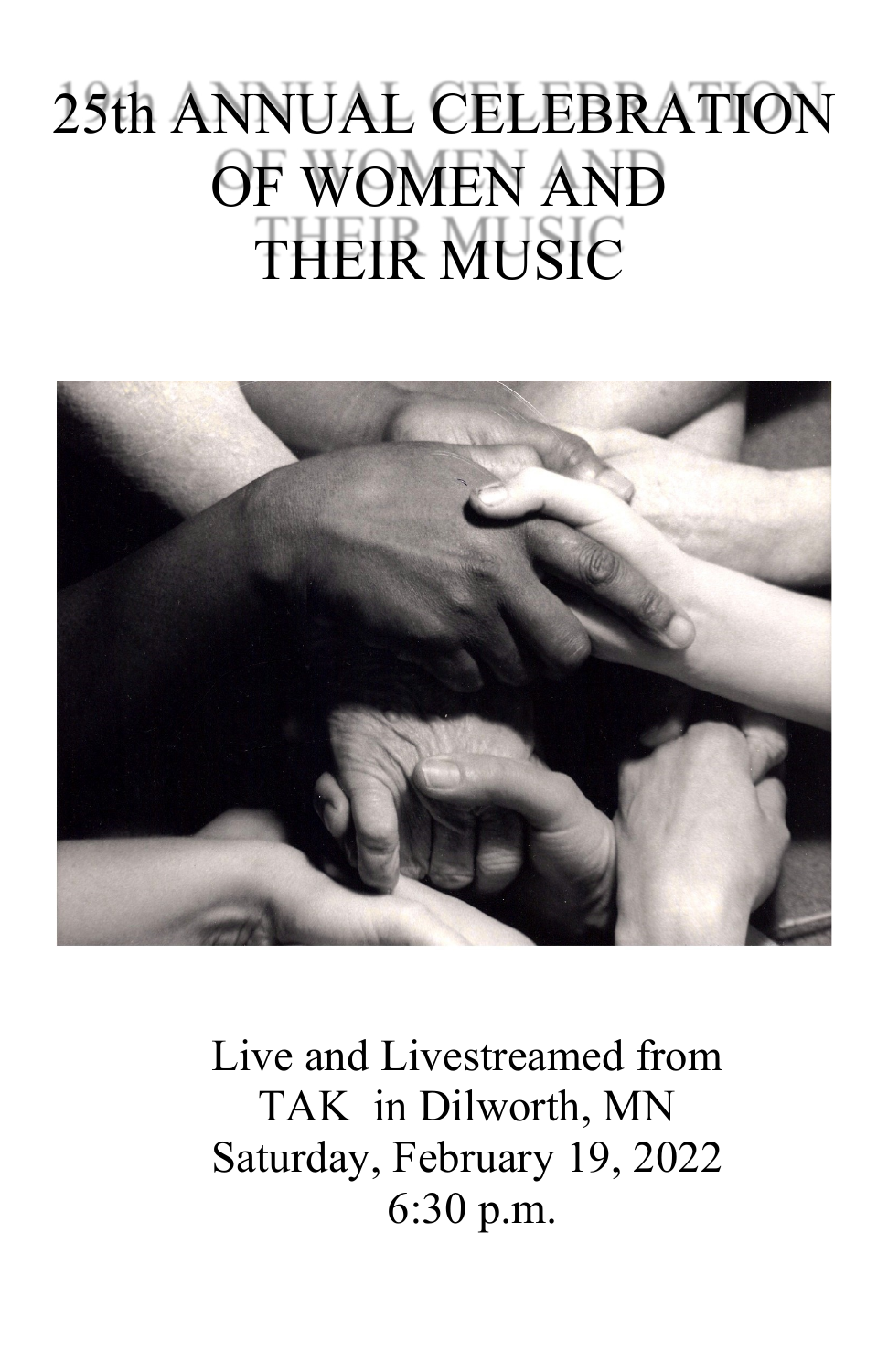#### *Celebration of Women and Their Music Mission Statement*

*To recognize artistic passion in women and create opportunities for emerging and established artists by opening avenues for networking, mentoring, supporting and promotion of their individual talents.* 

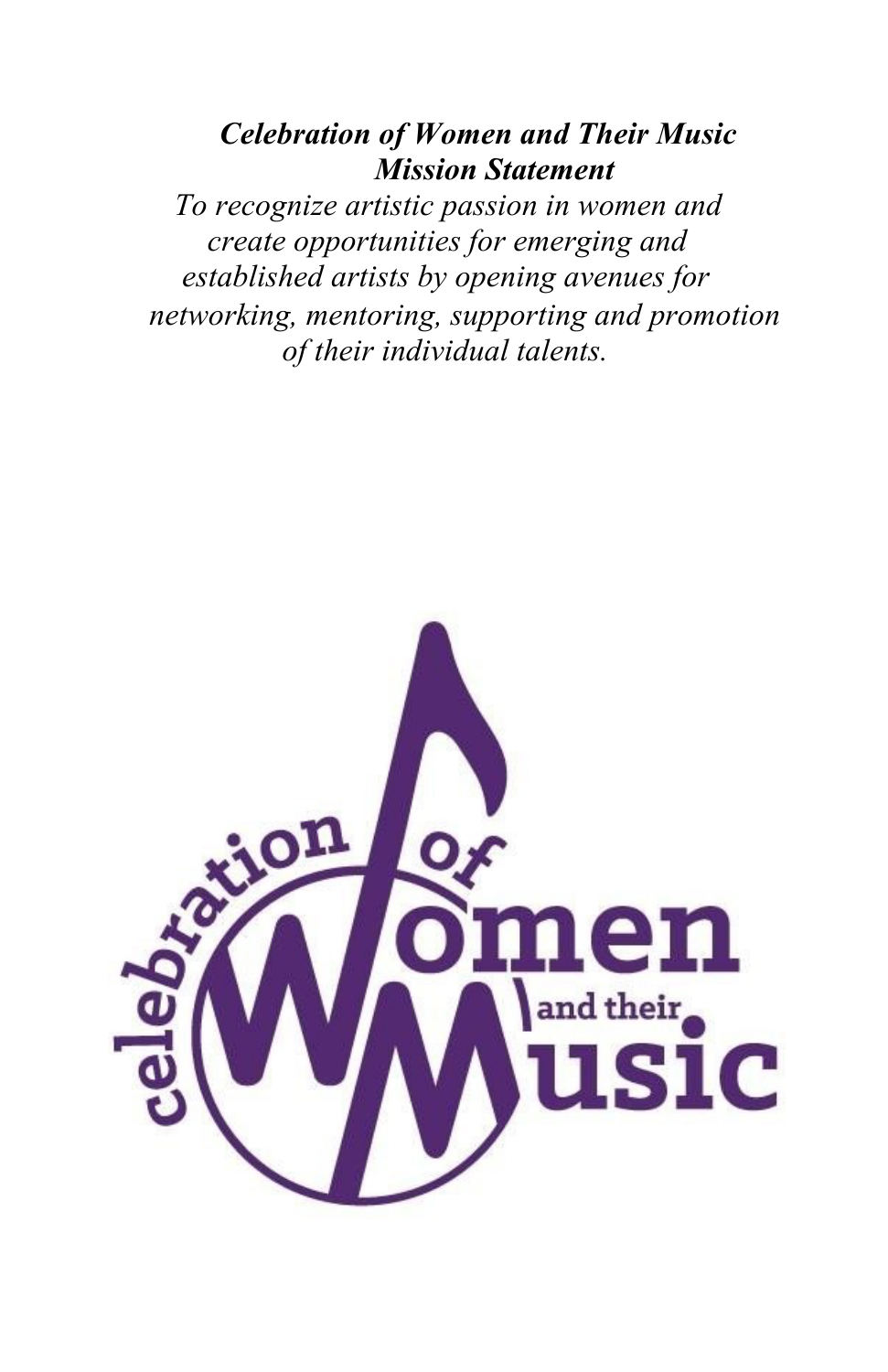Welcome - Deborah J Jenkins - Founder

Emcees – Margie Bailey & Deborah J Jenkins

### **Performers**

Deb Harris – Seema Tian 2021 Award Winner

Stella Peterson 2021 Award Winner – Bailey Roth

Paula J Larsen

Rosie Savageau Nestingen 2006 Award Winner

Maddy Daugherty 2022 Award Winner

Connie Gjermundson – Sarah Morrau – Nita Velo

Barb Gravel – Prairie Public Television

Silver Winds Flute Quartet

Diane – Emy Miller

Nattie Jean

Jessie Veeder Scofield

Ella Olson 2022 Visual Arts Award Winner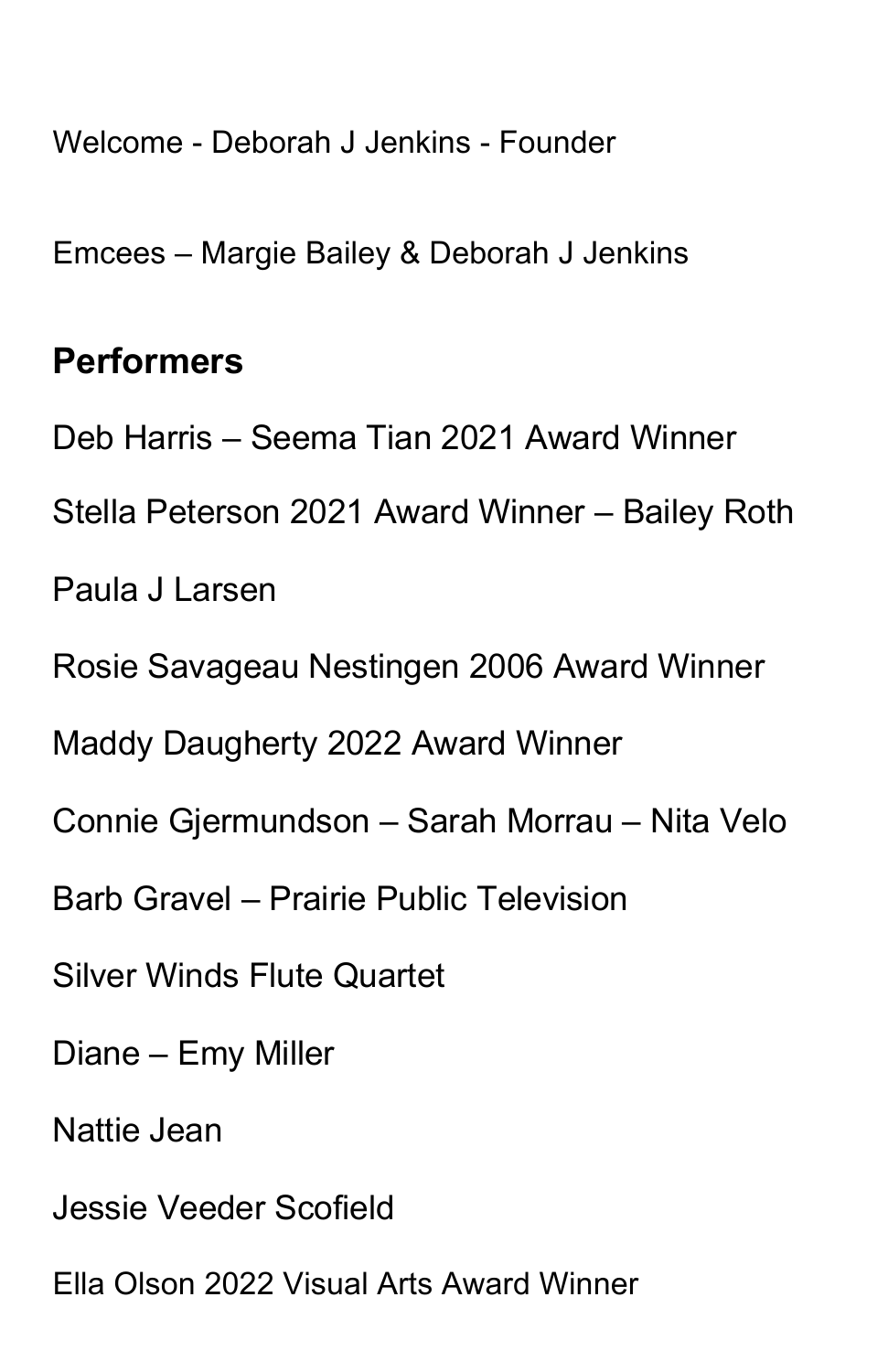Tracy Walvatne – Application Chair

Deborah J Jenkins – Pat Lenertz Band

Finale – One Spirit – All performers Featuring: Deb Jenkins – Connie Gjermundson, Sarah Morrau, Jesse Veeder Scofield and Nita Velo With drummers Michael Carbone, Roger Gress and Randy Schrenk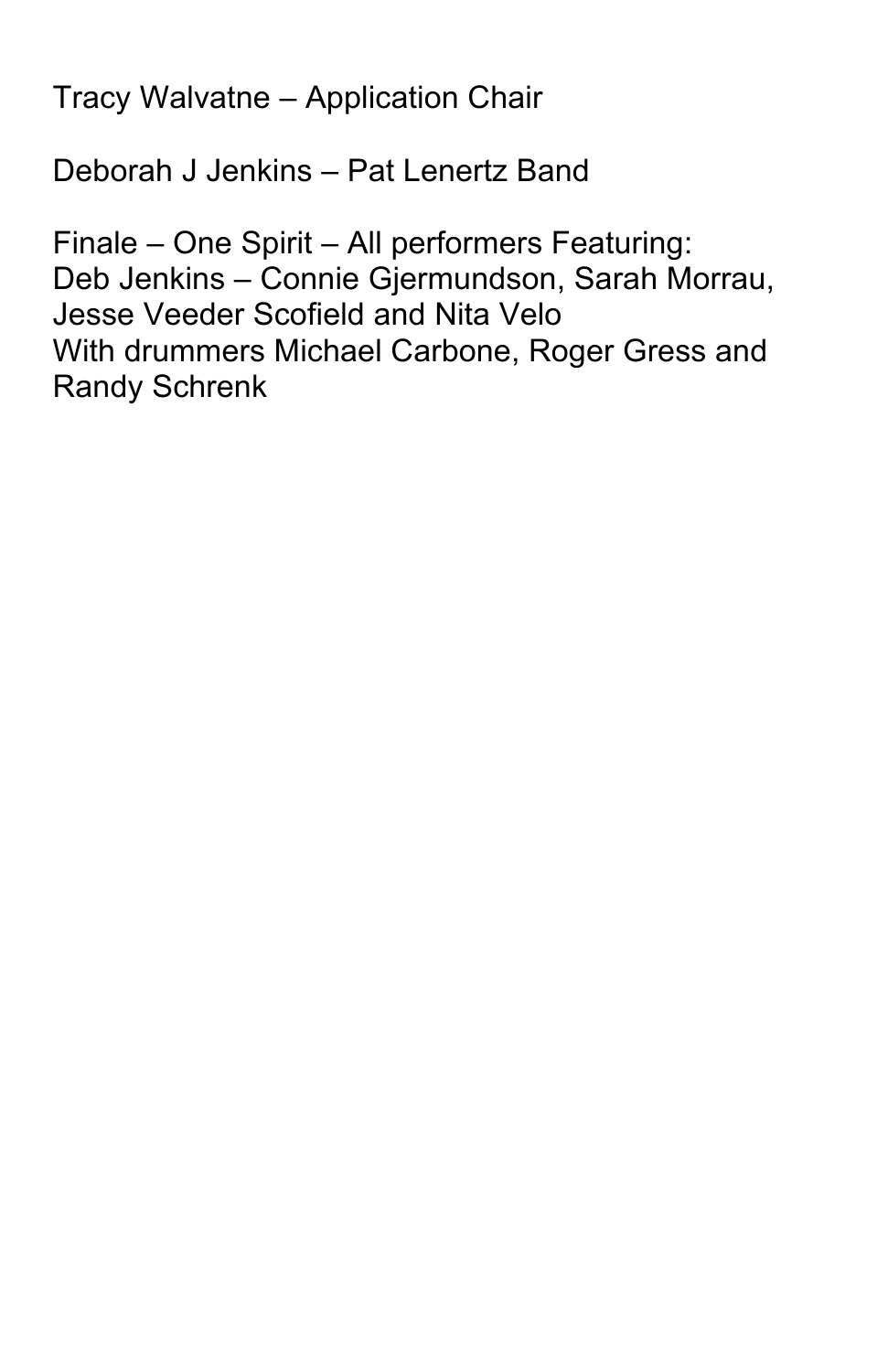# 2022 Award Winners

Mary Ellen Thompson Award **Kaitlin Bitzegaio** (Sheyenne High School) Vocal

Strong Girl Award **Madison Daugherty** (Moorhead High School) Vocal

> Celebration Of Women Award **Claire Grudem** (Sheyenne High School) violin, banjo and piano

Soul Sista Award **Amy Hong** (Fargo South) Violin

Charlotte Stoker Arts Award **Lindsy Noyes** (Sheyenne High School) Piano/Violin

> Strong Girl Award **Ella Olson** (Moorhead High School) Visual Arts

Chase Your Dream Award **Morgan Reeder** (Fargo South) Visual Arts

Dancing Queen Award **Allison James** (Sheyenne High School) percussion

Ruth Roseberg Evans Award  **Kyra Asplin**(Sheyenne High School) Visual Arts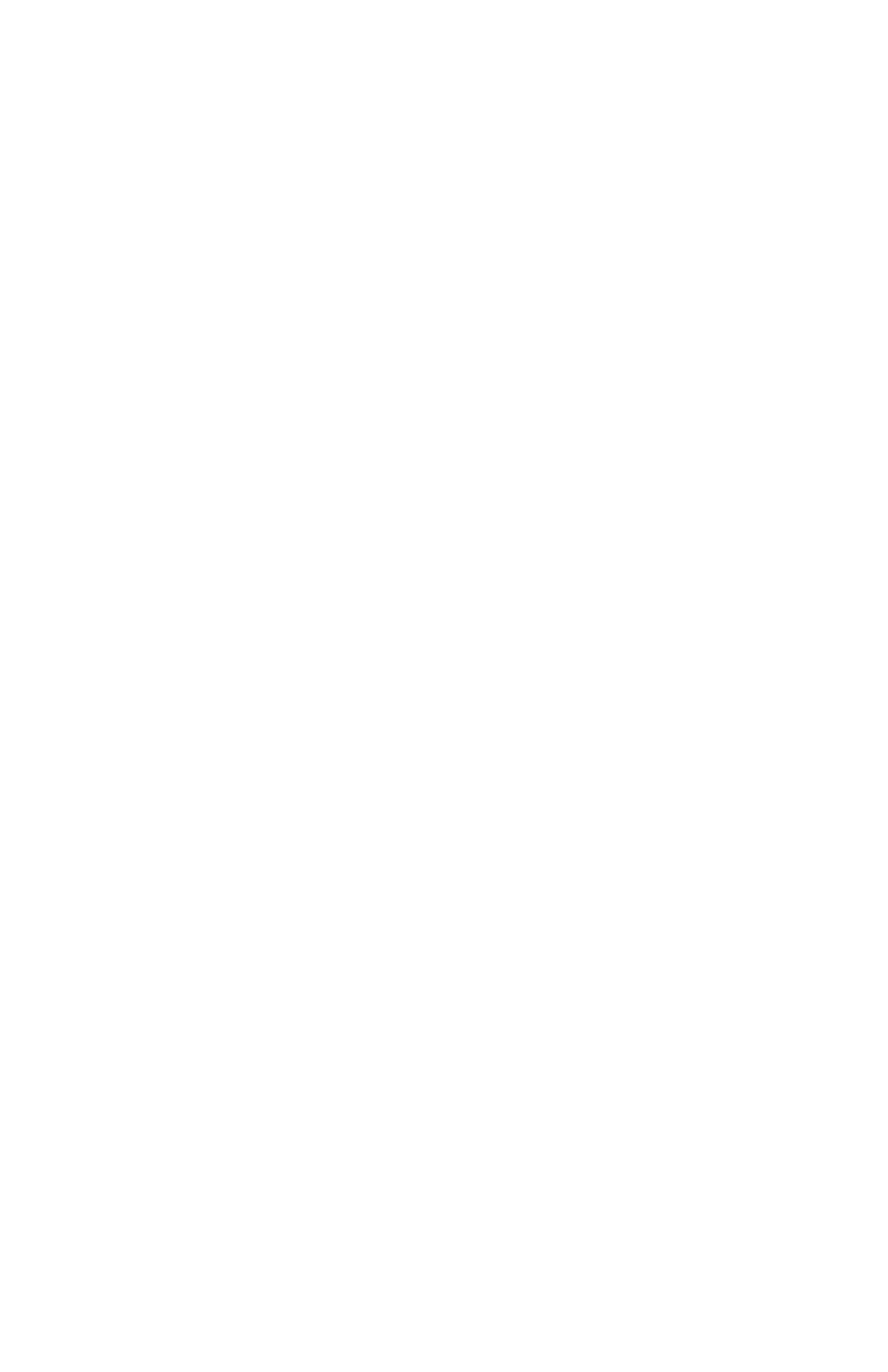# **Emcee**

#### **Margie Bailly**

Retiring in 2011, Margie served as Executive Director of the Fargo Theatre for 14 years, overseeing a 3 million dollar renovation project and the development of the Fargo Film Festival. Margie has a BA degree in music from Grinnell College and a Masters Degree in Public and Human Services Administration from MSUM. Music has played a major role in her life, starting piano lessons at 5 and spending high school summers at the Interlochen National Music Camp in Michigan. In retirement Margie is involved in the "Welcome to a World Filled with Beautiful Music" project, which recognizes and celebrates the power of music in maintaining healthy brain activity.

# **Featured Artists**

#### **Kirstin Carlson**

Kirstin Carlson is a band director at Ben Franklin Middle School in Fargo, ND, and a private flute teacher. As well as playing with the Silver Winds Flute Quartet, she performs with the Master Chorale of Fargo-Moorhead and is an active freelance performer. Kirstin has played with the Grand Forks Symphony, the Lake Agassiz Concert Band, the Trollwood Performing Arts School as a woodwind mentor/performer, and the Gooseberry Park Players as the pit manager/performer. She holds a Bachelor of Music degree from Concordia College in Moorhead, MN, and a Master of Science degree from Minnesota State University-Moorhead.

#### **Madison Daugherty 2022 Award Winner**

Madison Daugherty is a senior at Moorhead High School. The first time she remembers performing was at Disneyland in California when she was three years old. There was a karaoke stand where they played a song from Hannah Montana and she said "I sang my little heart out. My mom could see the overwhelming joy on my face and I remember her telling me that I was going to be a superstar one day." Her stage name is Maddy Daugherty and she said performing today still gives her that same rush and excitement as when she was three.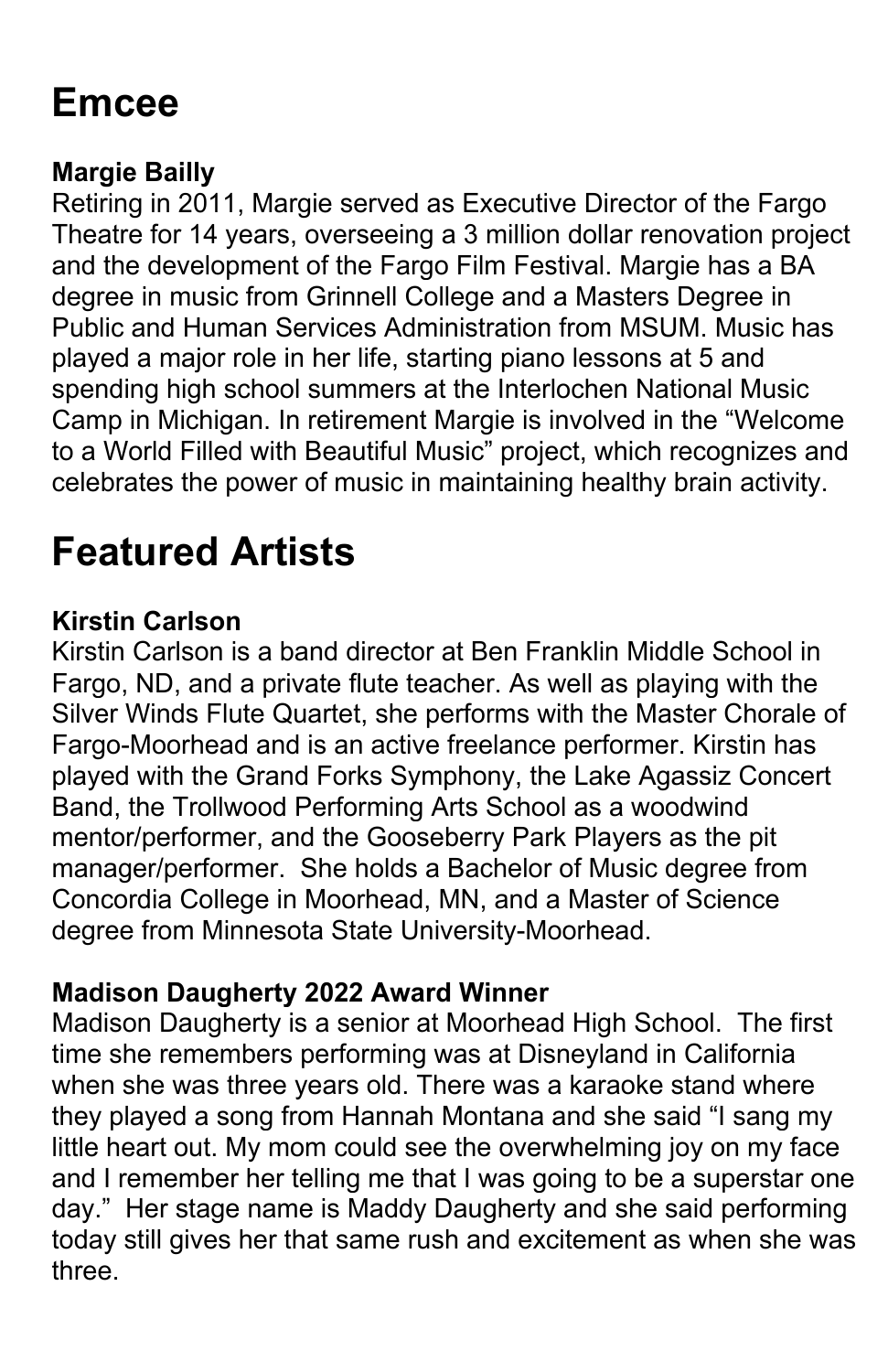#### **Connie Gjermundson**

The personal trail of Singer/Songwriter/Musician Connie Gjermundson comes through her ranching family on the beautiful prairies of western North Dakota. Family roots – and experiences among the grass, livestock, fences, arenas and prairies there – enriched Connie's youth and imbued her with their essences. Musically gifted since her early years, Connie says, "Life lessons, and the blessings I experienced raising four children, inspire me." The songs of her soul explore a wide range of life experiences, and she feels blessed when others tell her how the songs touch them. MUSIC is forever a healing force in Connie's life.

#### **Deb Haarsager**

Deb has been a member of the Silver Winds Flute Quartet since its inception in 2002. She is a graduate of Concordia College in Moorhead, Minnesota, where she was a member of the Concordia College Band and Concordia College Woodwind Quintet. Her other musical interests include playing in the Lake Agassiz Concert Band and participating in worship ministry at her church. Deb is happily retired after working many years as a litigation paralegal in a private law firm.

#### **Peggy Hammerling**

Recently retired, Peggy taught flute and coached chamber music ensembles at Valley City State University in North Dakota and at Concordia College in Moorhead, MN. She currently teaches in her private flute studio and enjoys working with students of all ages. Along with the Silver Winds Flute Quartet, Peggy performs with the Fargo-Moorhead Symphony, Fargo-Moorhead Opera and Lake Agassiz Concert Band. She also directs the St. John's Lutheran Recorder Ensemble. Peggy holds degrees from Pacific Lutheran University in Washington, Clarke College, and Minnesota State University - Moorhead.

#### **Deb Jenkins**

Deb Jenkins, founder of Celebration of Women, is a vocalist and has been a cornerstone of the Fargo music scene since the 1970s. With an affinity and passion for singing the blues, she has an inclusive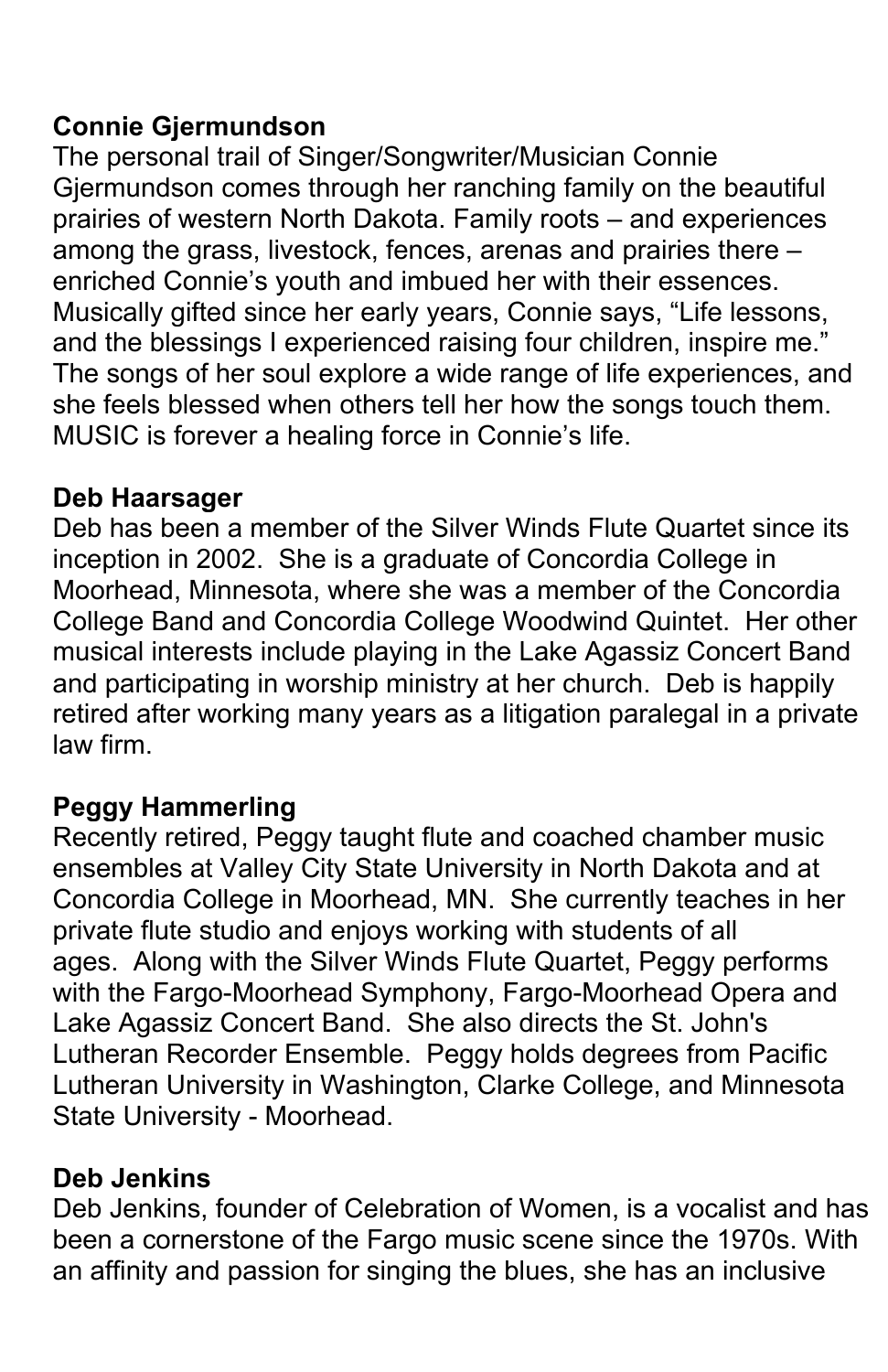repertoire including popular music. Deb has performed for virtually every type of audience in venues ranging from outdoor music festivals to night clubs to fundraisers. Deb recorded two CD's, with her band, Down Home Blues and Deb Jenkins Freedom. Deb said. "It has been an AMAZING twenty five years and I hope everyone will follow their dreams as I did, as they came true. Thank you for all your support."

#### **Natalie Koistinen**

Nattie Jean is a singer songwriter from North Dakota. She was raised in Fargo, ND, but has since moved south of the Bismarck area. Music is a huge part of her life as she was raised around music. Her parents were in a band together all throughout her childhood years. She hopes to keep the tradition going by passing the love of music on to her three children. Nattie Jean can be found on Facebook and Instagram. All of her music can be found on all streaming platforms with new music coming out this year!

#### **Paula J Larsen**

Born in Des Moines, IA, Paula Larsen taught business subjects in Honolulu and Des Moines, before pursuing a 21-year career in ND with IBM in marketing and systems engineering. At NDSU, she was Development Director of KDSU Radio (6 years) and worked in administration (9 years). In retirement, she returned to her love of music and released two albums: "Legacy" (2014) and "Testimony" (2021). She and husband, Dick, live in Fargo and have 4 children, 8 grandchildren, and 14 great grandchildren.

#### **Hannah Leiseth**

Cellist and vocalist**, Hannah Leiseth**, is a senior and National Honors Student at Moorhead High School. Hannah started music lessons at the age of three and over the last 14 years has learned to play 10 instruments including the harp. She has enjoyed singing and playing for weddings, church services and area nursing homes. Hannah has experience both on and off the stage for musical theatre as well, having been involved in productions for Gooseberry Park Players, FMCT and school. Her latest composition and voiceover has been featured in a podcast called "The Bus." Hannah has been involved with the Fargo-Moorhead Area Youth Symphonies (FMAYS)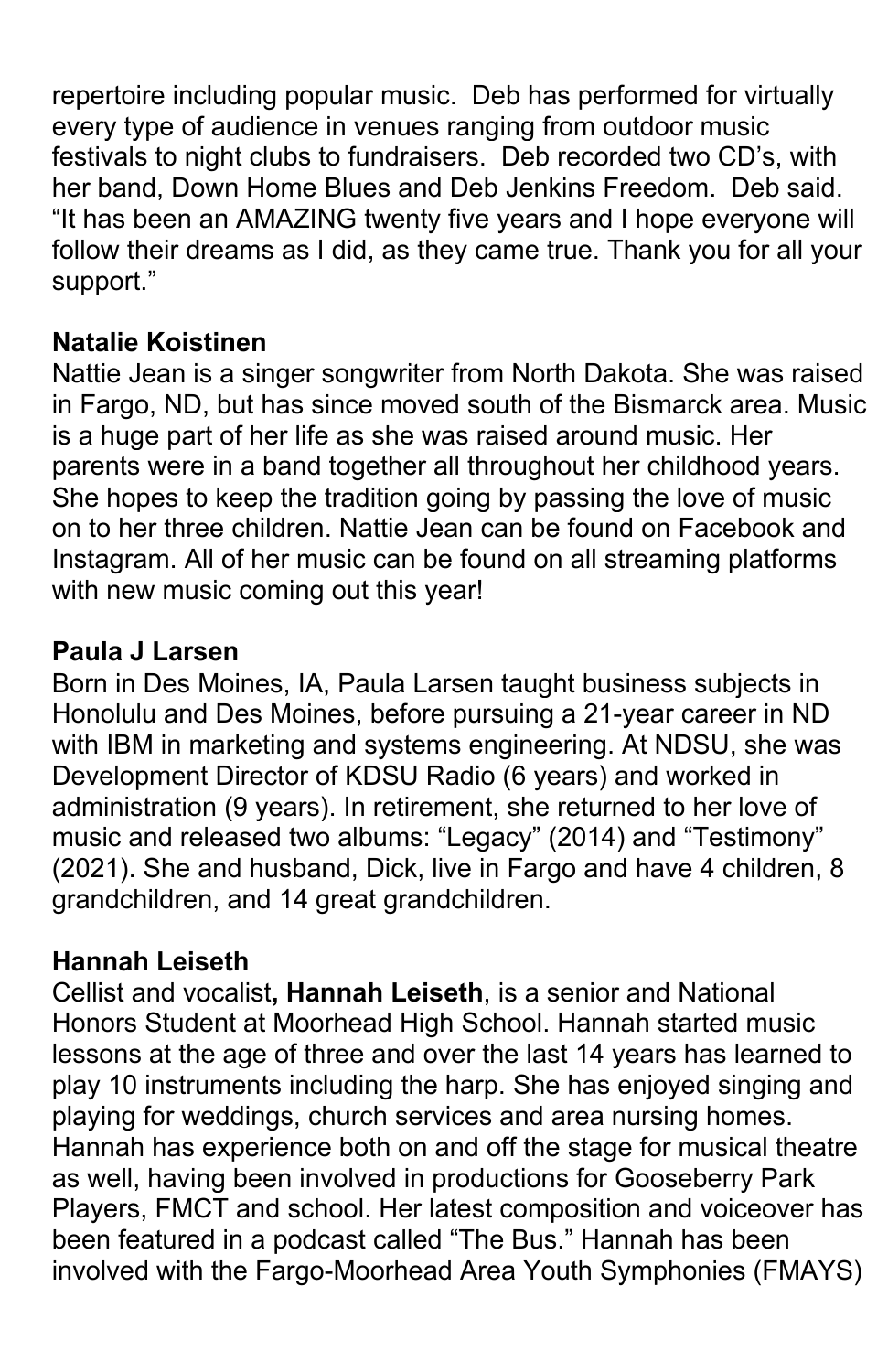for 7 years, acts as section leader for both choir and orchestra at MHS, and has won numerous "Superior" ratings at MN State Music Contests with an invite to play with the MN All-State Orchestra this winter. Hannah has enjoyed music camps that provide opportunities to collaborate with new-found friends at International Music Camp, Northstar, LSM Winter Conservatory, Concordia's Honors Orchestra and Soiva International which allowed her to travel to Finland. She's thankful to her many music teachers and mentors over the years who have inspired her to go into music education.

#### **Diane Miller**

Diane is a multi-disciplinary musician based in Minneapolis and the new radio host/producer of The Local Show on MPR's The Current. From hip-hop, rock 'n' roll, country, jazz, R&B, indie, soul and punk, Diane's remarkable ability to appreciate and perform nearly any style of music makes her a standout in Minnesota's arts community. Diane gained notoriety as a musician starting in her hometown of Fargo-Moorhead. She fronts the local hip-hop band D Mills & The Thrills, served as the editor-in-chief of the alt-weekly High Plains Reader, and booked music for the indie venue The Aquarium. Since moving to Minneapolis from Fargo in 2018, Diane has quickly become a fixture in the Twin Cities' music scene. She's a 2020-2021 McKnight Artist Fellow, a former talent buyer for Icehouse, a Minnesota Music Coalition board member and an active performing and recording artist. Diane recently headlined the Star Tribune stage at Basilica Block Party this September 2021. Some of her present collaborators include Kiss The Tiger, HALEY, Dosh, Greg Schutte, Mayda and more.

#### **Emy Miller**

Emy Miller has been very active in the Fargo-Moorhead cultural and performing arts scene. She has performed in many plays/musicals at FMCT. She loves and honors the rich culture of her native Philippines, over the years performing folk dances, songs and preparing special dishes at many public events.

She is currently the Vice-President of the Filipino-American (FILAM MnDAK) Assn.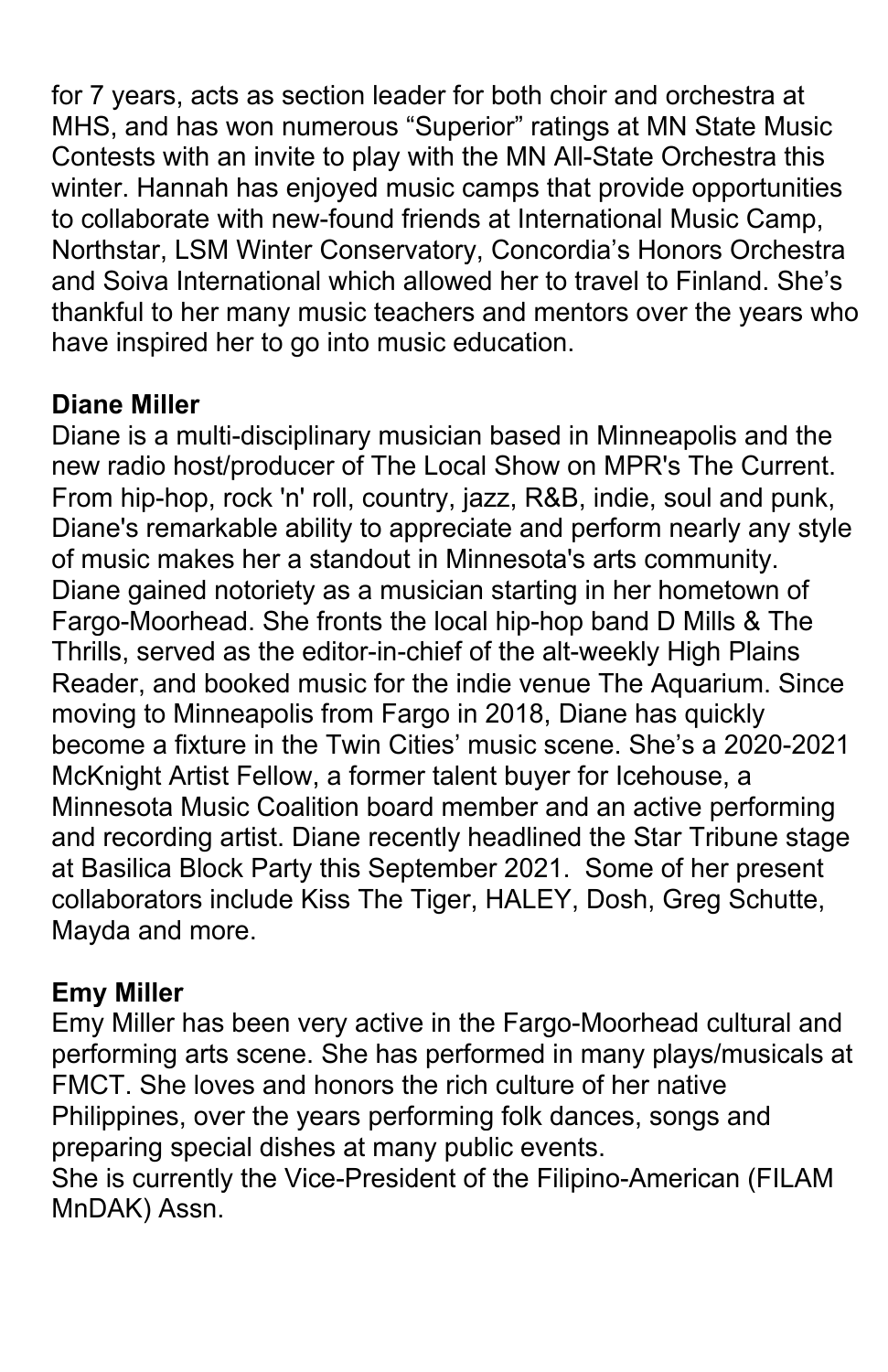#### **Sarah Morrau**

Sarah Morrau is a singer/songwriter who believes in the healing power of music She has performed regularly with pianist Rebekka DeVries at the Plains Art Museum Noon Holiday Concerts. They were also featured performers on Prairie Public Television's Prairie Musicians and with the Angels of the Muse program. Sarah has been involved with the Celebration of Women and their Music since the beginning as a performer, an emcee and helping with marketing. She is a contemporary worship leader at Olivet Lutheran Church. She was recently awarded a grant through the Arts Partnership, which she used to take voice lessons and record originals and jazz standards. Her previous recordings are available on itunes, spotifiy and amazon.com and other streaming sites.

#### **Rosie Sauvageau Nestingen**

Rosie Sauvageau (sav-uh-joe) Nestingen (nest-ing-inn) is so excited to be back at the Celebration! Rosie has been a Celebration award winner, judge, and board member and is so grateful for the people and performers she's met over her 16 years of involvement. Rosie debuted a new work musical as the composer-lyricist, cocreator, and co-producer of a show titled *Right, Wrong or Bomb: A Dating Musical!* Which had two Minneapolis runs in 2016 and 2018. Rosie calls music her "5:00 - 9:00" and loves that the musical connections she's made through the Celebration are still influencers and collaborators in her creative process today. Rosie lives in South Minneapolis with her husband, Hans, and their dog, Oakland.

#### **Ella Olson 2022 Visual Arts Award Winner**

Ella is a senior at Moorhead High School. She says "If I had to describe myself I would say I'm creative, confident, and intuitive." Her hobbies include hanging out with family and friends, painting, shopping, and coffee runs. This fall she will be attending the University of Minnesota in Minneapolis through their College of Design. She says "Art in its beautiful form, has helped me express my emotions and life lessons. As I continue to grow into a strong woman, I want to inspire others to challenge themselves, put in the effort to the things they love and push themselves to success." She wants to be a role model by showing others how to have the courage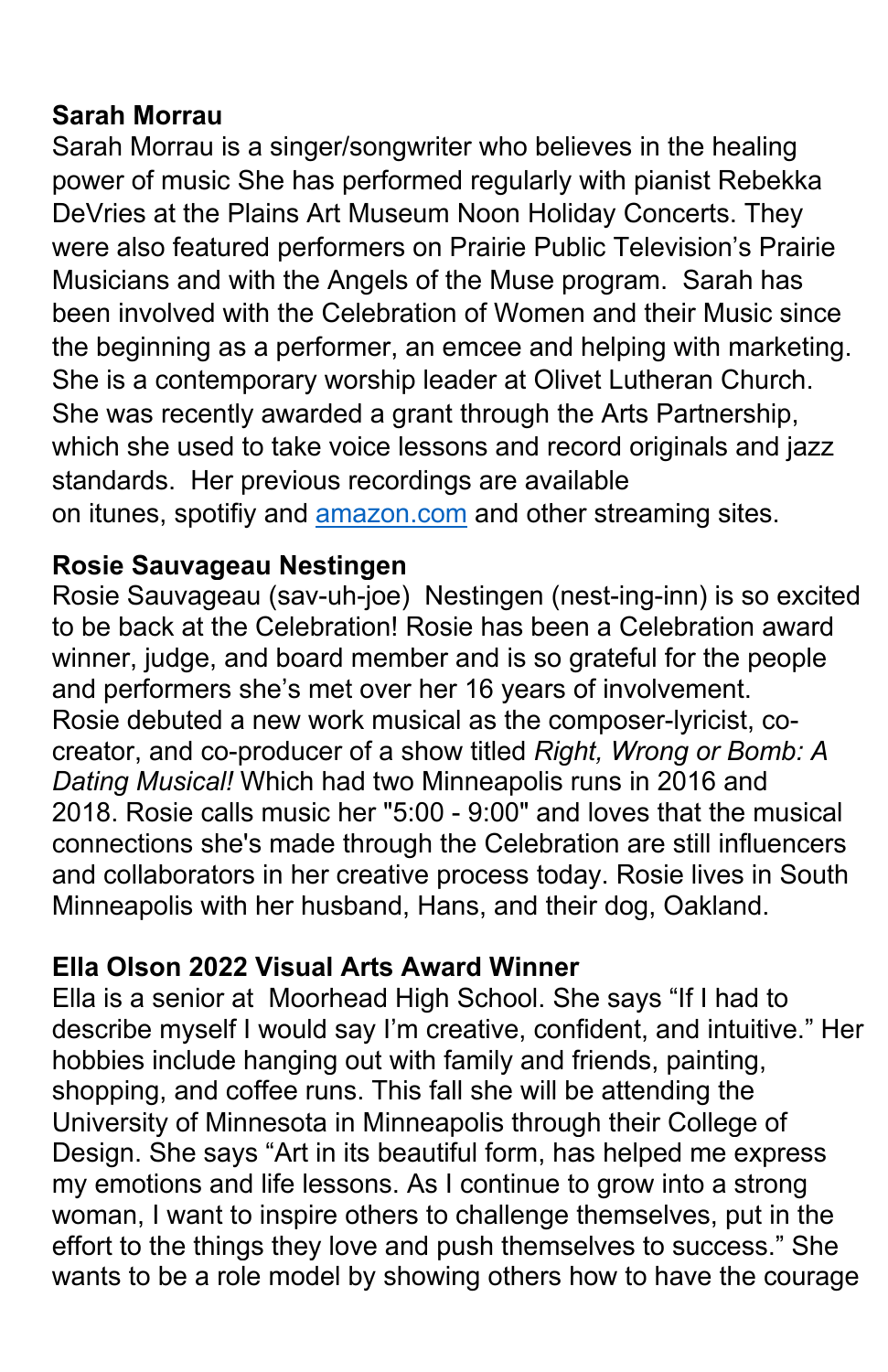to do what they want and to freely express themselves in their own personal way. Her ultimate goal is to one day open her own art studio to display her life, feelings and beliefs on canvas.

#### **Stella Peterson**

Stella has been involved in the music community for about 14 years. She's taken violin lessons from 2008-2021 with Jane Linde Capistran and voice lessons from 2017-2021 with Sara Lichtblau. She has received over 20 awards for concerto competitions, EDC Music competitions, and State Music Competitions. In 2019 she had the opportunity to travel to Finland for the Soiva International Music Camp to perform her violin. Stella is currently attending Concordia College and studying Biology and Women and Gender Studies. She's taking violin lessons with Dr. Sonja Bosca-Harasim and voice lessons from Dr. David Hamilton. Music has been a passion of hers for the majority of her life and she hopes to continue it in the future.

#### **Bailey Roth**

Bailey graduated from NDSU with a Bachelor of Science in Music in December of 2020 with the intent of pursuing a career as a singer. She is currently writing her first album and "enjoying post-graduation bliss." This is her first Celebration of Women event and she is very grateful to be here! If she could say anything to future performers, it would be "Do what makes you happy, take every opportunity, and never underestimate the importance of rest." One of her favorite songs right now is "Both Sides Now" by Judy Collins.

#### **Erika Tomten**

Erika is the Development Director of the Fargo-Moorhead Symphony Orchestra. She has performed in numerous music ensembles in the Midwest and Pacific Northwest and taught private and group flute lessons for over 15 years. She is a graduate of Concordia College in Moorhead, MN where she studied music and studio art. Erika has played flute and piccolo with music ensembles throughout the Fargo-Moorhead area, including the F-M Symphony, Lake Agassiz Concert Band, the pit orchestra for FMCT and the Straw Hat Players, and in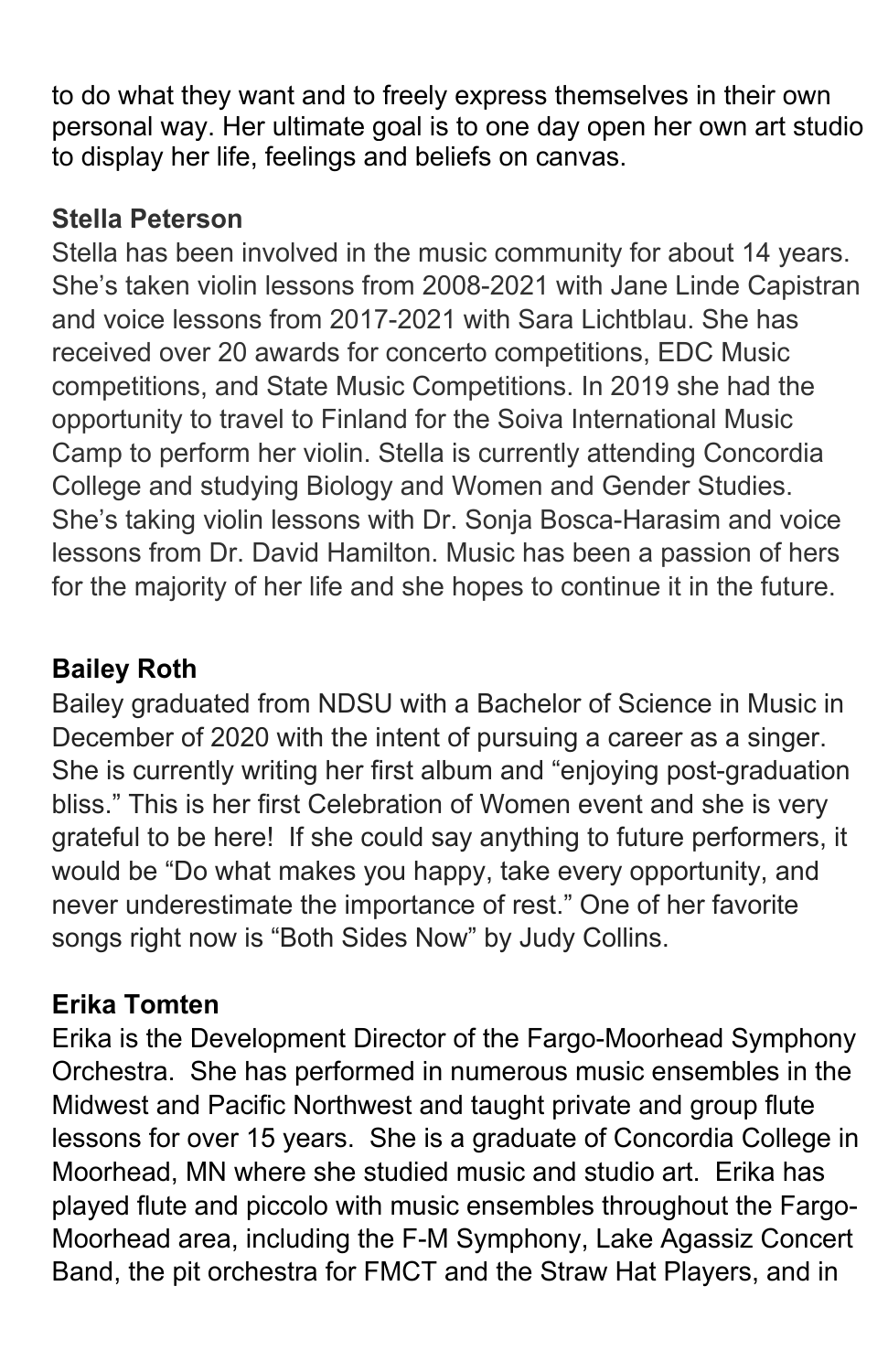the F-M Ballet's production of The Nutcracker. She is performing with the Silver Winds Flute Quartet.

#### **Jessie Veeder Scofield Watford City, ND**

Jessie Veeder Scofield writes and sings about the badlands of western North Dakota, where she grew up on the family ranch. She released her first original album at sixteen and went on to tour nationally and release four more albums, a book that features stories from life in the ranch and, most recently, her first children's book, Prairie Princess. Blending western, rock, blues and heartfelt honest lyrics, Jessie sings about the buttes and creeks of her family's working cattle ranch and her experiences of the huge oil mining boom in the region. Since 2010, Jessie, her husband, and their two young daughters have worked alongside her father as the fourth generation stewards of the Veeder Ranch. She chronicles life on the land on her blog "Meanwhile, back at the ranch…", as well as through a weekly column for Forum Communications newspapers. Jessie was voted North Dakota's favorite folk musician in 2016 and 2017 and was a 2019 recipient of the North Dakota Governor's Award for Individual Achievement in the Arts.

Jessieveedermusic.com Veederranch.com -Facebook.com/veederranch-Instagram.com/jessieveeder

#### **Nita Velo**

Nita Velo is an award winning songwriter living in Sabin, MN. She writes Americana, Christian, Country and Blues music. Our finale song, One Spirit, is one of her creations. Her songs are played on Itunes, Spotify, and Pandora. You can purchase albums or songs also at CDBaby.com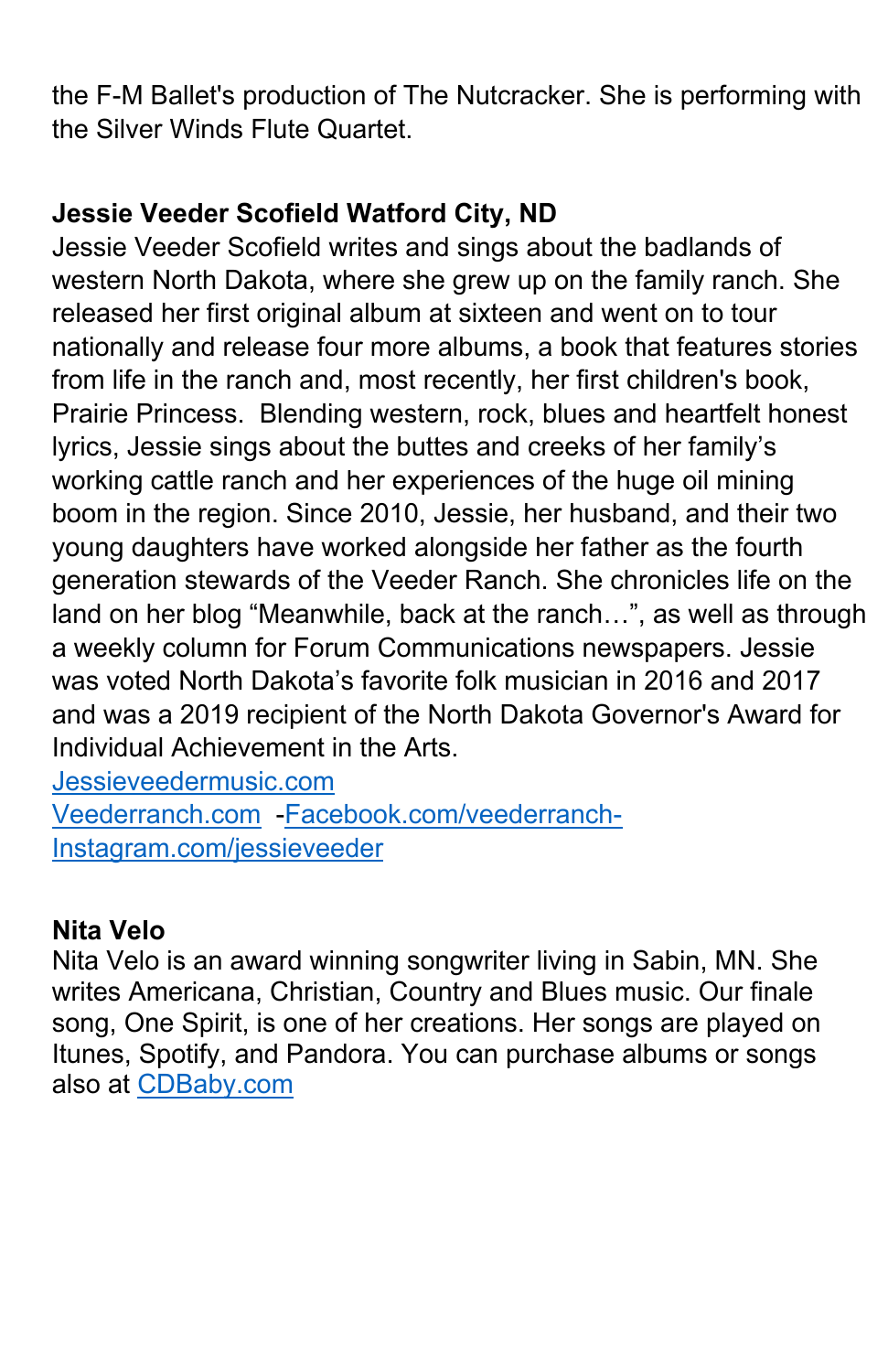## **Sponsorships**

**Supporter Level** \$250 - \$499 Jeanne Beare -Celebration Emeritus Karen Branden Jennifer James Deb Jenkins Mary Ann Ourandnik Naomi Schachtschneider

**Artist Level** \$500 - \$999 Daryl Velo Minnesota Public Radio

**Performer Level** \$1000 - \$1499 Karen Stoker Wayne and Sandra Aamoth The Mary Ellen Thompson Family

**Star Level** \$1500 - \$4,999 Forum Communication Prairie Public Radio Fargo

**Premiere Level** \$5,000 - \$7,499 Ruth Roseberg - Evans

# **Supporters**

Area Woman Bernbaum's **Hornbachers** Luna MPR Nichole's Fine Pastry Prairie Public Radio The Spirit Room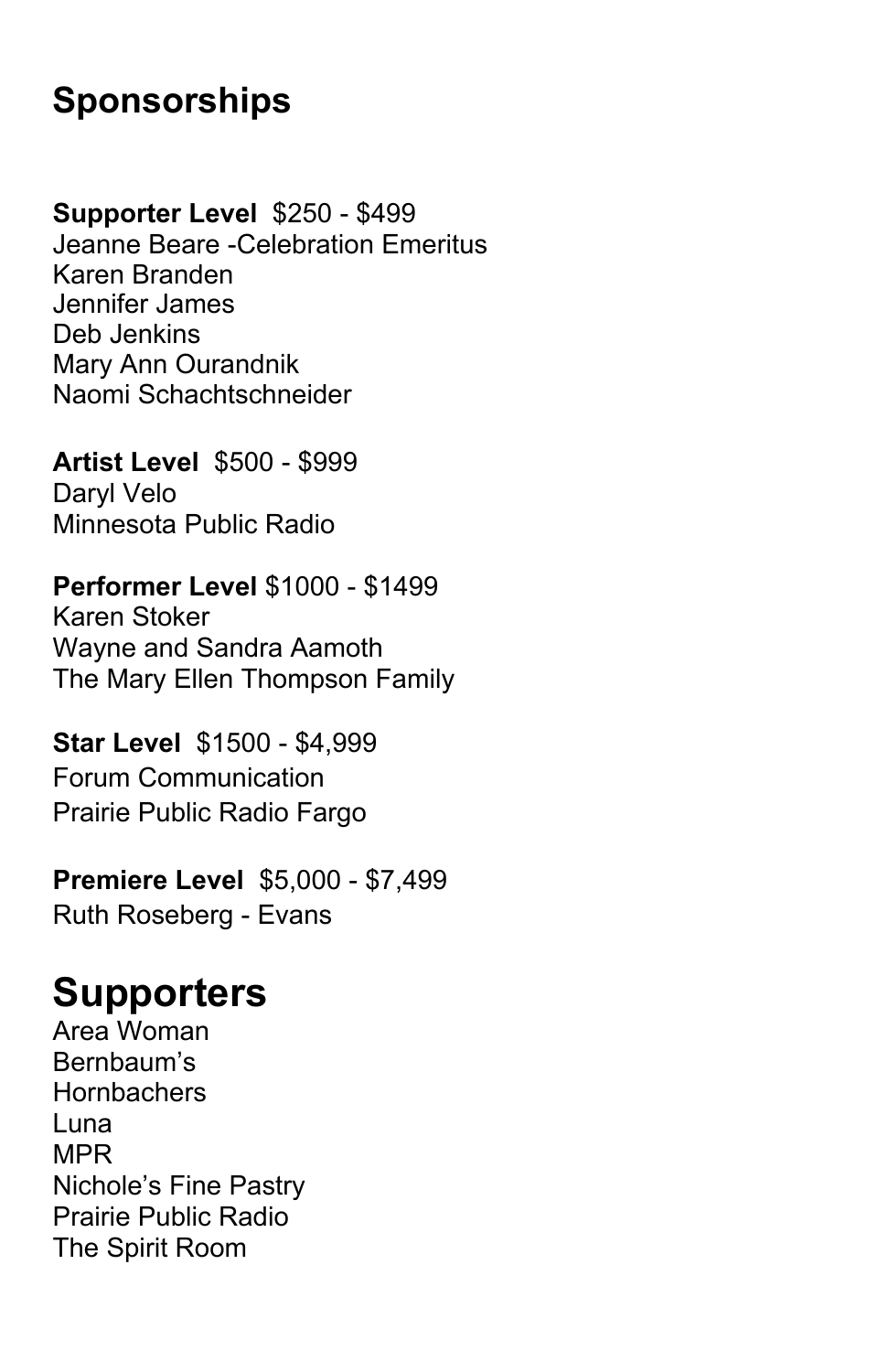# **Praise and Thank You**

Sandra Aamoth Wayne Aamoth Travis Atwood Denise Balzum Jeanne Beare Linda Boyd Karen Branden Mike Carbone Todd Carlson Jon Dahl and Streaming Staff Drekker Brewing Company Fargo Radisson Fargo Will DuFault and TAK sound staff Connie Gjermundson Roger Gress Morgan Hanson Casey Hillrud Linda Hinrichs Travis Hudson Deb Jenkins Mike Jenkins Faith Weibye Family

JS Designs (Jane Kahlberg Cody) Kate Koshnick Pat Lenertz Steve Luebke Katie Morrau Sarah Morrau Julie Reardon-Natwick Roxanne Newman Trevor Pearson Jill Perhus Randy Schrenk Doug Scott Sharon Savageau Diane Townsend Nita Velo Katie Jo Walvatne Tracy Walvatne Ariel Wethern Mary Jo Dailey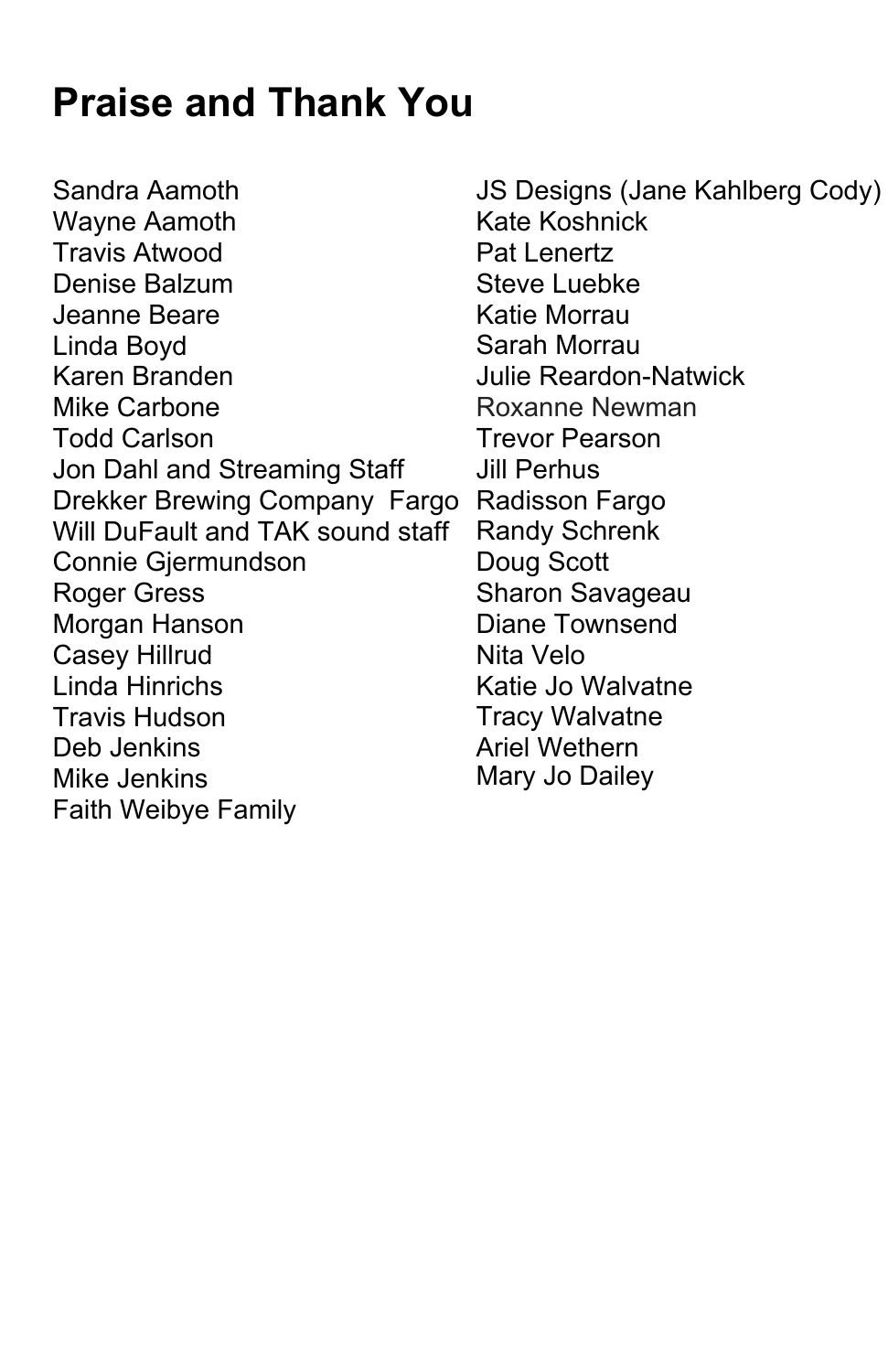Honoring Barbara Crow

Thank you to Jacqueline Edison who contributed to the Celebration of Women and their Music this year in memory of Barbara Crow, loving mother and talented poet who passed from this world on February 17, 2021.

"Her legacy of creativity lives on in her written poems and in the musical talents of her daughter Sarah Morrau and granddaughter Katie Morrau.

Jacqueline Edison

We at Celebration of Women and Their Music have decided that this will be our last concert. Thank you so much for your support for the last 25 years. We so appreciate you being part of our village.

If you would like to continue supporting our mission, The Celebration of Women and Their Music also gives a scholarship each spring through the Fargo Moorhead Area-Foundation. The scholarship is listed under Celebration of Women and Their Arts. Interested applicants can go to fmareafoundation.org for more information.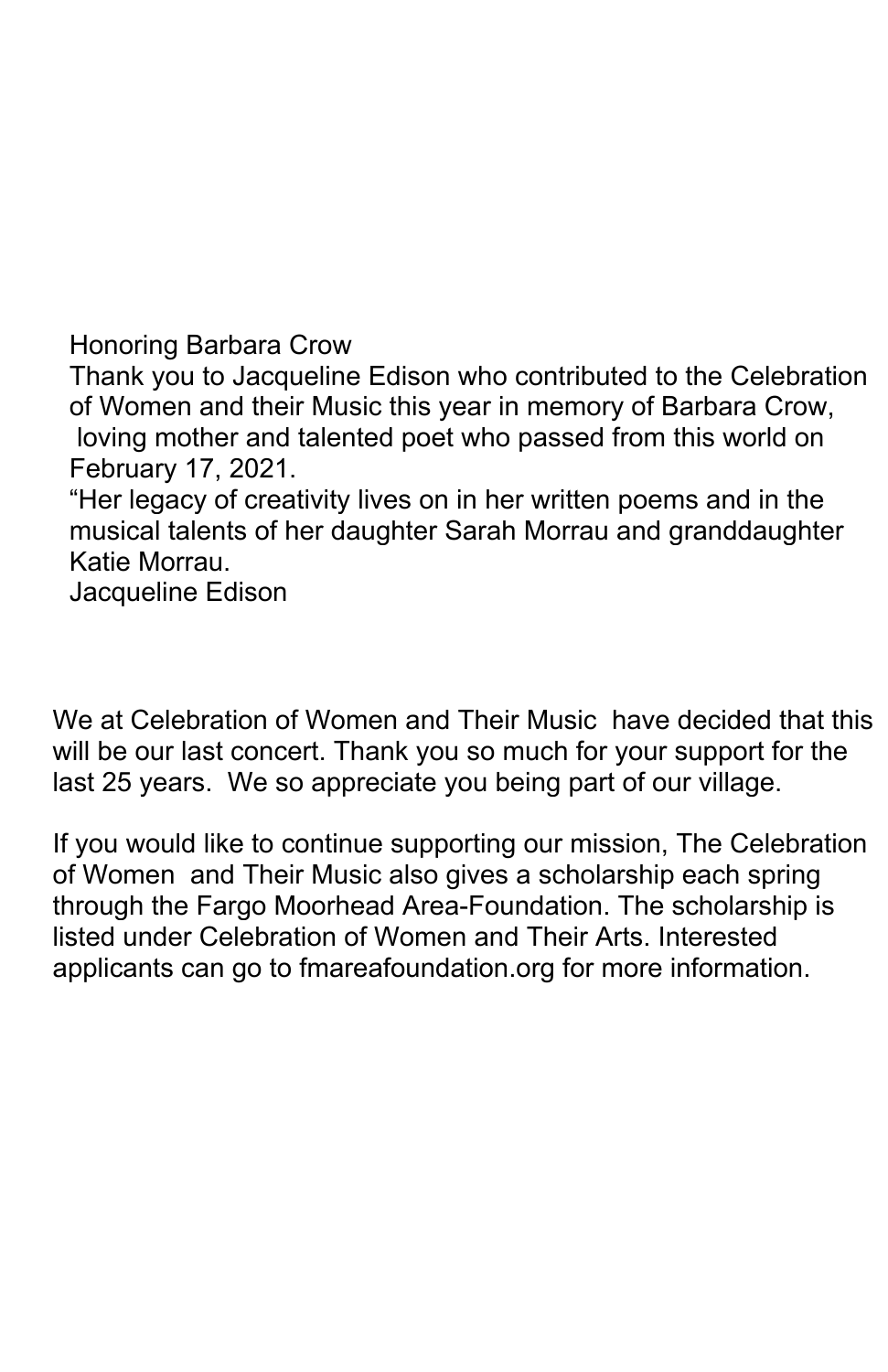Deb Jenkins has poured her heart and soul into this show for the past twenty-five years. We want to thank Deb for living out and actively pursuing her dream… A dream that has impacted so many and will for years to come. The show has provided not just the opportunity to perform, mentor and learn, but also financial awards and especially encouragement to young women in the arts – looking to pursue their dreams. To Deb:

Thank you for connecting us – for creating a sisterhood of musicians and artists.

Thank you for teaching us that there is room for all and for encouraging us to share the unique gifts that we each offer the world.

Thank for working tirelessly year after year make this show happen – up against odds and challenges that at times were only known to you.

Thank you for your passion, your love and belief in something more.

Deb Jenkins – we thank you and honor you for staying true to your vision and the show's mission statement.

Thank you bringing us together – performers and audiences for the past 25 years – providing connections and opportunities through the Annual Celebration of Women and Their Music.

You truly embody the lines that you sing from Nita Velo's song "One Spirit" (our finale song).

"We are many different parts

Gifts abound with every heart

We are equal, we are strong,

One body blessed by God"

Thank you Deb. We love you.